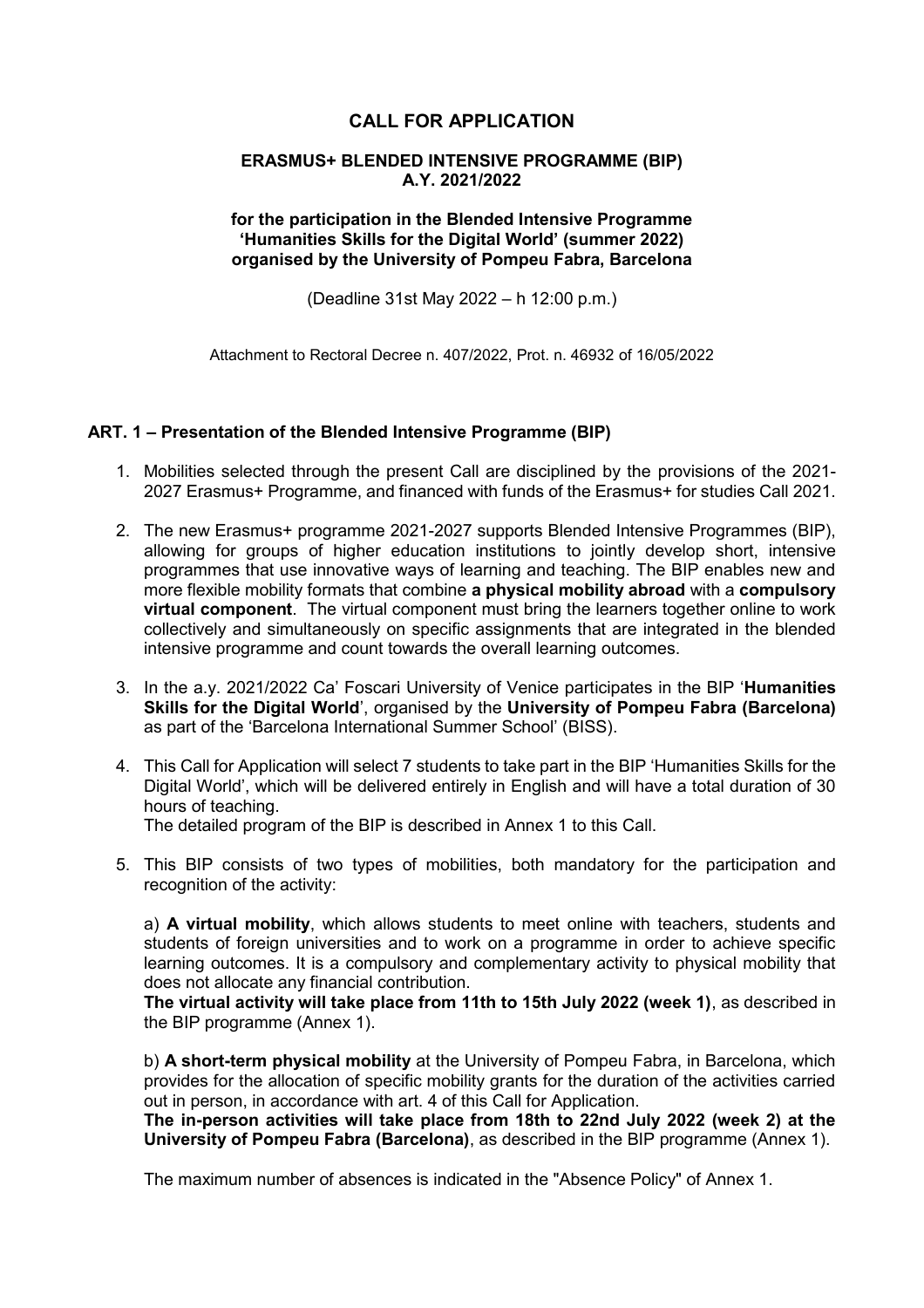- 6. Selected students will be exempted from corresponding tuition fees to take part in the BIP.
- 7. Selected students will be required to comply with all procedures that will be communicated by the International Office after the selection process.
- 8. During the BIP students cannot carry out the following activities at Ca' Foscari University of Venice:

• Academic activities (courses and exams, even if provided remotely), including courses offered within the PF24CFU;

• Tutoring activities, student collaborations, laboratory practice, internships and equivalent activities, even if carried out remotely;

• All activities that might interfere with courses and all activities planned in the framework of the mobility period.

- 9. Selected students who will not conclude all mobility procedures correctly, or who will graduate before the recognition of the activities carried out during the mobility period, will have their mobility cancelled and will be required to reimburse the grant received. Ca' Foscari University of Venice reserves the right to decide whether to block the student's academic career.
- 10. It is each student's responsibility to consider possible health and security risks that they might incur during the mobility, and to frequently check the website [www.viaggiaresicuri.it.](http://www.viaggiaresicuri.it/)
- 11. In case the mobility is interrupted due to documented causes of force majeure, the International Office (hereafter referred to as IRO) will submit the relevant documentation to the Italian Erasmus+ National Agency INDIRE, which will decide whether to approve the request of interruption and recognise the mobility period carried out.
- 12. Should selected students be subject to disciplinary action, or should they have failed to comply to the regulations of previous or ongoing mobilities, their mobility will be cancelled and, should their mobility have already started, the IRO will ask for the reimbursement of the grant received.

## **ART 2. – Admission criteria**

1. The selection is open to all students regularly enrolled in the **Master's Degree Programme in Digital and Public Humanities** at Ca' Foscari University of Venice for the academic year 2021/2022 at the time of submitting the application and for the entire duration of the BIP.

### **2. Applications of students who have been selected for an Erasmus+ mobility for study for the a.y. 2021/2022 and/or 2022/2023 will not be taken into consideration.**

3. The applicants must take into account that if they have already participated in the Erasmus+ mobility programs, they must not have exceeded the maximum duration of mobility in presence allowed, i.e. 12 months for each study cycle.

## **ART 3. – Recognition of the activities carried out during the mobility period**

1. The participation in the BIP allows to obtain 4 credits (CFU) that will be recognised as extra credits for the activities carried out during the mobility period.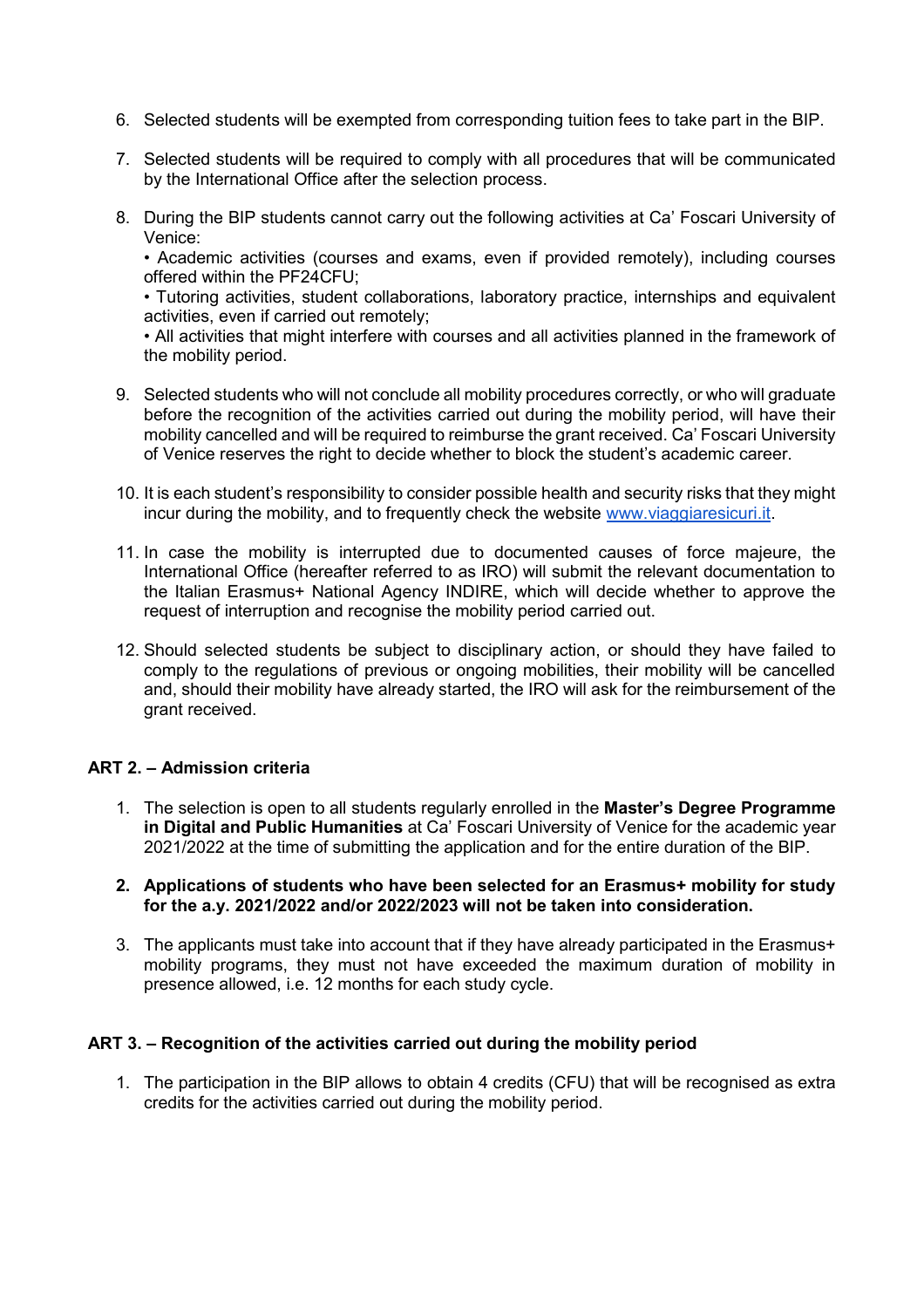# **ART. 4 – Grants**

1. Students who will be selected in the frame of this Call for Application can benefit from the following forms of funding, for the period of short-term physical mobility under the BIP 'Humanities Skills for the Digital World' programme:

a) Individual support for short-term physical mobility, the daily amount of individual support for short-term physical mobility for the activities carried out under this BIP (**70 EUR per day, for the period from 18th to 22nd July 2022**).

b) Top-up amount to the individual support for short-term physical mobility of 100 EUR oneoff for students who will have submitted an ISEE 2022 by 31 May 2022 valid to access all forms of university financial aid of an amount not exceeding 24.000 EUR.

2. In order to be eligible for the top-amount mentioned in Art. 4, paragraph 1, point b), students must request the 2022 ISEE certificate valid to access all forms of university financial aid. The certificate must not show omissions/discrepancies. Selected students must request the ISEE for financial aid by compiling the DSU self-certification form concerning the composition of their household and the income and asset situation of each member of the household. This can be done either by students themselves by filling in the form in the "online services" section of the INPS website (www.inps.it) or with the help of a CAF centre or professional tax consultant. Should more than one student from the same household be applying for financial aid, the certification must contain a note specifying that the ISEE applies to financial aid for each student concerned, whose Fiscal Code must be indicated on the document. Students must NOT submit any hard copy of their 2022 ISEE certification to the IRO, which will access it directly from the INPS database.

**Non-Italian students or Italian students residing abroad:** according to Italian Law, the actual income and asset situation of foreign students or Italian students residing abroad is defined through the I.S.E.E.E. indicator, which is obtained by combining and assessing the total sum of the income earned abroad and the 20% of the asset possessed abroad. Non-Italian students or Italian students residing abroad income and asset situation is defined through the ISEE/ISPE parificato indicator. Non-Italian students or Italian students residing abroad can request the ISEE parificato at any CAF centre and must submit it via email at eutopia@unive.it by 31st May 2022, h 12:00 p.m. Students who need to request the ISEE parificato are invited to refer to the CAF affiliated to Ca' Foscari University of Venice: CAF CGL, Venezia, Fondamenta del Gafaro 3536 - tel. 041/5491188, where they can access the service for free.

- 3. The grants mentioned in paragraph 1 will be paid in two instalments: the 70% of the estimated total grant before the mobility and the 30% final instalment following the conclusion of the mobility.
- 4. Non-compliance with procedures and failure to complete the planned activities may result in the revocation of the mobility grants mentioned in paragraph 1.

## **ART. 5 - How to apply**

1. In order to apply, students must submit their application form **in English** by filling in the form available at the following link: <https://forms.gle/9dcjCB56o6zVGhgu6> . The form must be submitted, penalty of exclusion, **by 12:00 pm (noon) on 31st May 2022.**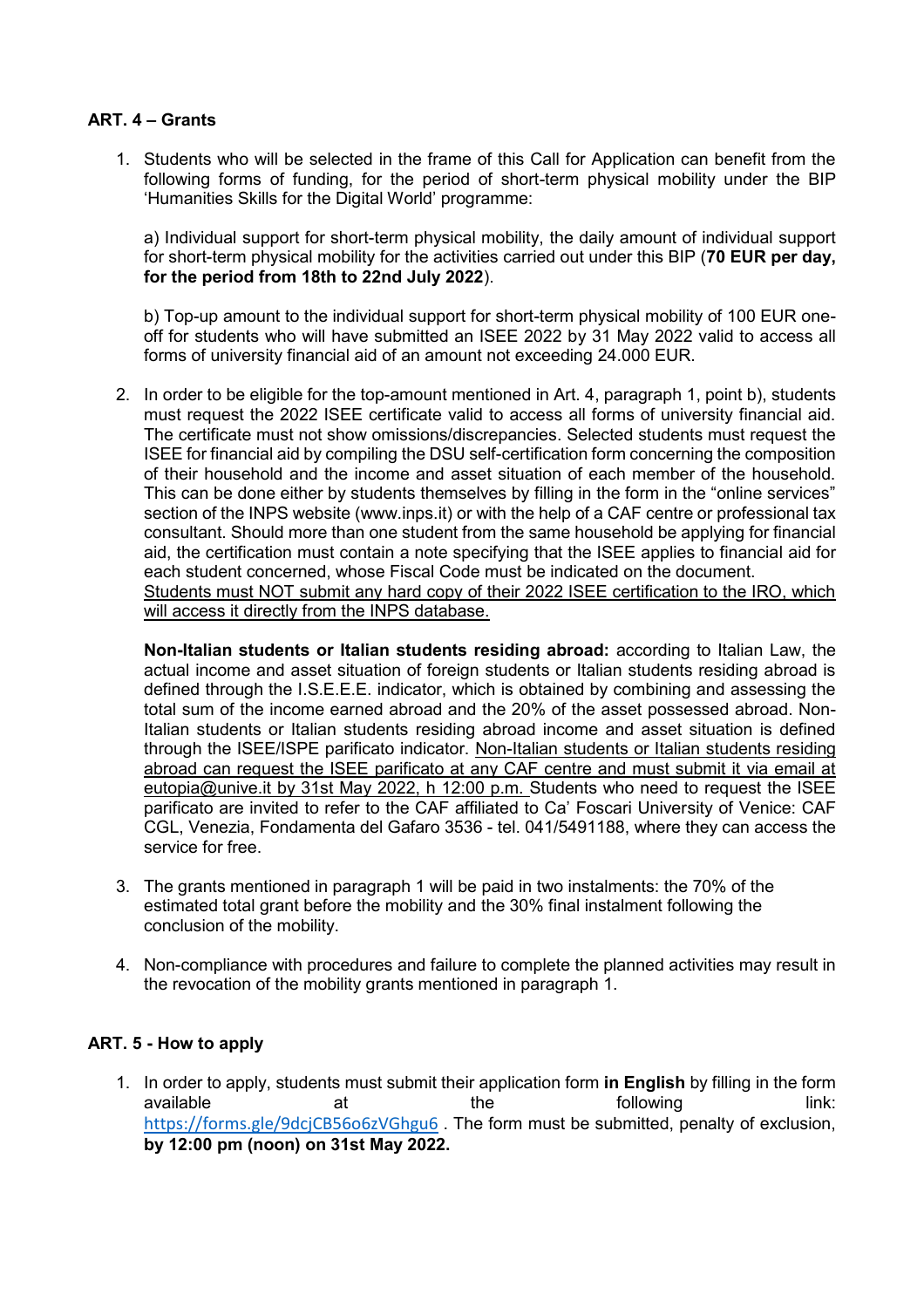# **ART 6 - Rankings**

- 1. Applications will be evaluated by the Selection Committee composed of professors from Ca' Foscari University of Venice and staff from the International Office. The Selection Committee will draw up a ranking of the eligible students based on the following criteria:
	- Career speed and academic merit (number of registered exams and weighted average mark of registered exams): up to 5 points
	- Motivation to participate in the BIP 'Humanities Skills for the Digital World' programme: up to 5 points.
- 2. The rankings will be published in the Personal Area at www.unive.it (section "Mobilità Internazionale") by 15th June 2022. Any postponements of the ranking list will be notified on the website at: [https://www.unive.it/data/12637/.](https://www.unive.it/data/12637/)
- 3. No formal acceptance of the place must be made by selected students, the name of selected candidates will be communicated without further formalities to the university of destination.
- 4. Host university may at any time modify the planning of mobilities, in terms of effective activation of the programme, number of available places, duration and period of mobility.
- 5. Non-EU citizen selected students must make sure well in advance:
	- that they hold all the travel documents required to enter and stay in the country of their mobility;
	- to hold a valid Italian stay permit when they return to Italy. The Immigration Team is available for support on the matter (immigrationteam@unive.it).

## **ART. 7 – Privacy Policy**

- 1. The applicant's personal data are processed in accordance with the applicable domestic and European Union laws and regulations (Legislative Decree n.196/2003 and EU Regulation 2016/679) and the processing is solely aimed at carrying out the selection process. For further details, please read the privacy policy attached to this document.
- 2. The provision of personal data is mandatory. It is necessary to evaluate the qualifications requested to take part in the selection process.

# **ART. 8 – Annexes to the Call for Applications:**

ANNEX 1: BIP Programme ANNEX 2: Privacy policy

Venice,

The Rector Prof. Tiziana Lippiello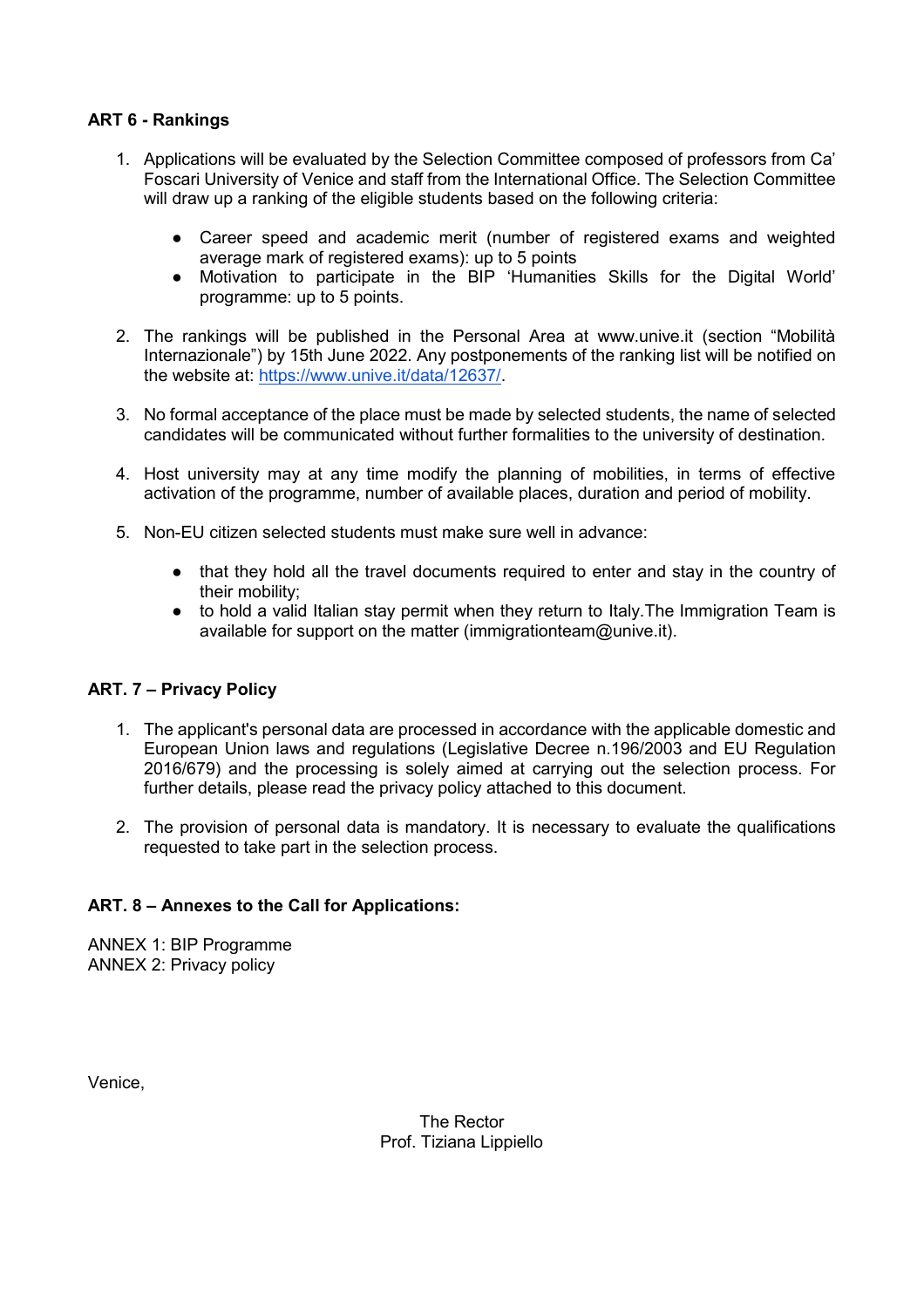



### **Course Syllabus - Humanities Skills for the Digital World**

**Language of Instruction:** English **Coordinating professors:** Simone Ventura and Blanca Fullana **Professor**'**s Contact and Office Hours:** on demand **Course Hours:** 30 hours **Recommended Credit:** 4 ECTS credits **Weeks:** 2 weeks **Course Prerequisites:** None/indicate pre-requisites **Language Requirements:** English fluency

#### **Course Description:**

Digitalisation is expanding at an unprecedented pace, currently and into the near future, It is transforming our societies and the ways we think; shacking the ideas and values we believe in and questioning and redefining some of the most significant milestones in Humanity.

Traditional boundaries between a wide range of disciplines, including Engineering, Computer Sciences, IT, Biology, Medicine, Environmental sciences, and so on, blur under the pressure of a digital turn that carries with it both excellent opportunities and daunting challenges. In such, it is at the same time relevant to become aware on how the Philosophies, Ethics and other Humanities reflections upon our societies' advances and developments are in this context also being subverted and disrupted.

Understanding that Humanities can play an important role in providing insights, patterns of thought, methods, and practices to understand ongoing processes, as well as help in finding adequate answers to new questions, this course is set to offer a more dynamic teaching and learning environment which can provide students with wider Humanities competences beyond their more technical and scientific single fields of study, in both theoretical and real case-study practice reviews.

While the approach is informed by the Humanities, including the Arts, History, Philosophy, and Ethics, the course relies on specific Digital Humanities approaches as a blooming field of study and methodology, ideally suited to deal with the opportunities and the challenges of the ubiquitous application of digital methods and tools in traditional and innovative sectors.

In all, this course aims to support markets and society's need of new profiles with broader transversal and interdisciplinary skills, that will be able to meet the needs of a constantly evolving digitalised context.

#### **Learning Objectives:**

Humanities Skills for the Digital World is a practice-based course, aiming at two main learning objectives:

- 1) exposing students to on-site and virtual-real case studies through formal teaching and content-related fieldtrips and seminars.
- 2) fostering a three-way dialogue and project-based exchanges between students, members of the Academia and players from the private and public sector, through major agent collaborators from and based in Barcelona.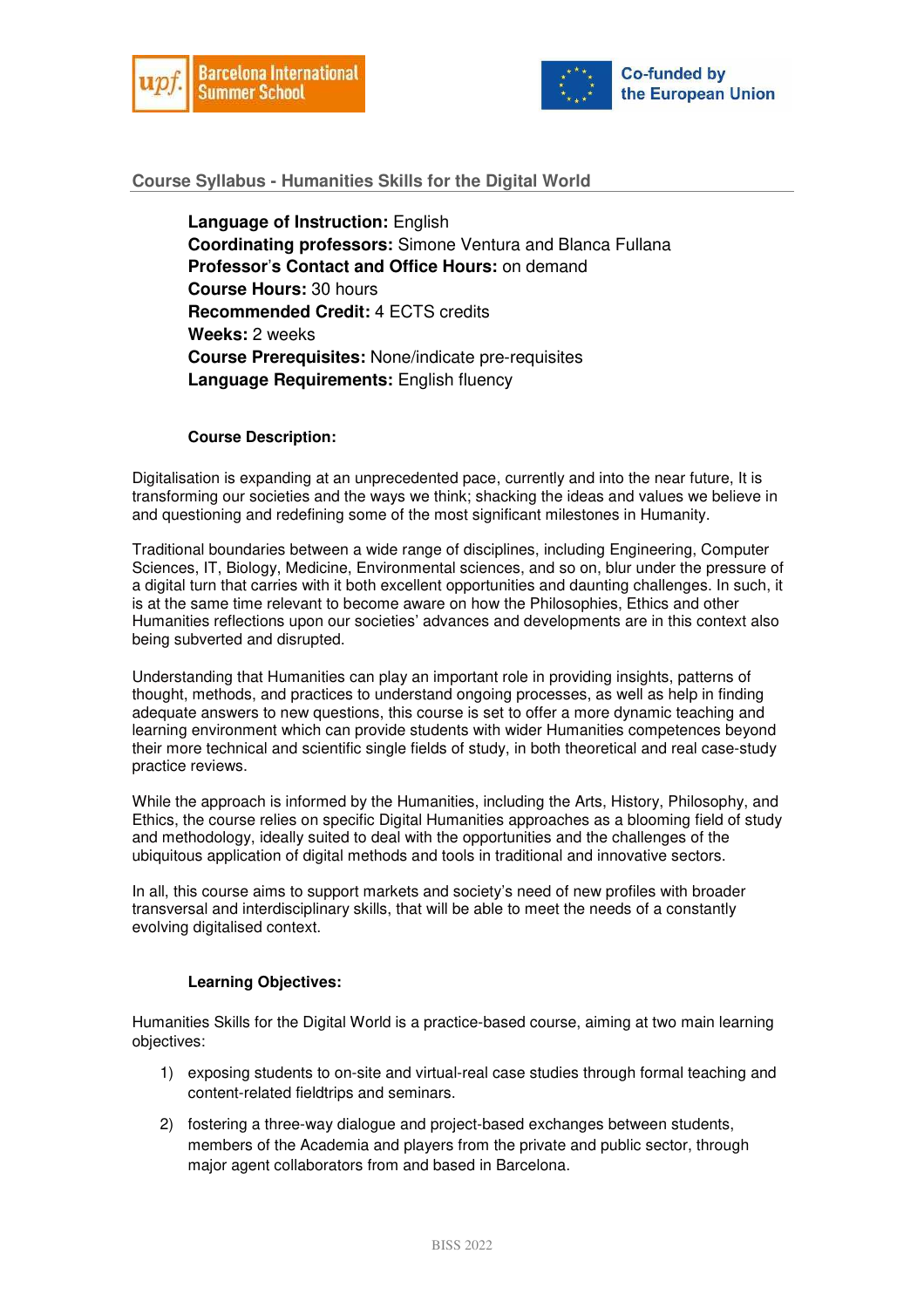



"*Humanities Skills for the Digital World"* intends to take an active stance within the ongoing debate on the current and foreseeable implications of progress in the digital realm for human universal needs and life standards. We aim at showcasing examples of how some ongoing innovative projects are addressing these implications. Through formal lectures, case-study reviews, and content-rich and thought-provoking dialogues between contributors from the academic, public and private sectors, the course aims at ensuring that students gain critical engagement in the intellectual, economic, and social issues relevant in some of the key sectors of our productive milieu, such as; Environmental Sciences, Culture and the Arts, Health, Food and Science, Mobility, Tourism and Lifestyle, Music and Entertainment, Design, Architecture and Urbanism, among other options that may arise in the scope of local and international networking opportunities, both internal and external.

#### **Detailed programme WEEK 1 (Simone Ventura)**

#### **Contents**

In week one, a series of convenors from the UPF and in partnership with institutions involved in broad projects such as Erasmus+ and Eutopia (partner institutions include, among others, The University of Gothenburg, The Ca' Foscari University of Venice, and King's College London) will join us to reflect upon the topics outlined below. Our guests will be intervening remotely (online) and in presence - whenever circumstances permit.

1. [11/07/2022] *Is there a* '*digital human*' *looming?* We will move from the claims of Norbert Wiener's that the invention of cybernetics is central to how we imagine many of our digital technologies today. This stance suggests that recent theoretical frames derived from cybernetics can be productive for examining the cultural and ethical implications of digital media and have the potential to fruitfully interact with recent definitions of post-humanism and transhumanism.

12.00 Welcome and General Introduction to the Course: Blanca Fullana/Simone Ventura 12.30-13.30 Lecture 1: Óscar Cámara UPF 13.45-14.45 Lecture 2: Santiago Zabala UPF

2. [12/07/2022] *Visual arts in the digital era between aesthetic purposes and epistemological concerns* Since digital media transform the perceptual capacities of the human body, we should think in detail about the aesthetics of digital media. Aesthetics refers to the understanding and judgement of what can be perceived and sensed. We will ask questions about how aesthetic categories are redefined within/by the digital environment. We will also ask how the digital changed the visual from a mere tool for transforming data into representation (or a surrogate for the "purity" of code) to a path into interpretation, hence a way towards modeling knowledge.

12.00 – 12.15 Introduction to the second day: Simone Ventura

- 12.15 13.00 Lecture: Pol Capdevila UPF
- 13.00 14.00 Respondent: Simone Ventura UPF

3. [13/07/2022] *Do digital methods and tools make the world more sustainable?* Common myths about the digital environment are that it is permanent and "immaterial" (e.g. not instantiated in the "real" world). If we engage with digital technology, we will realize the opposite. Digital formats are vulnerable and depend upon elaborate material infrastructures. Infrastructure raises accessibility issues, and social justice and fairness concerns. Moreover, infrastructure is both highly energy consuming and producing. Computers waste energy translates into greenhouse excess gases that contribute to pollution and global climate change. Computers contain heavy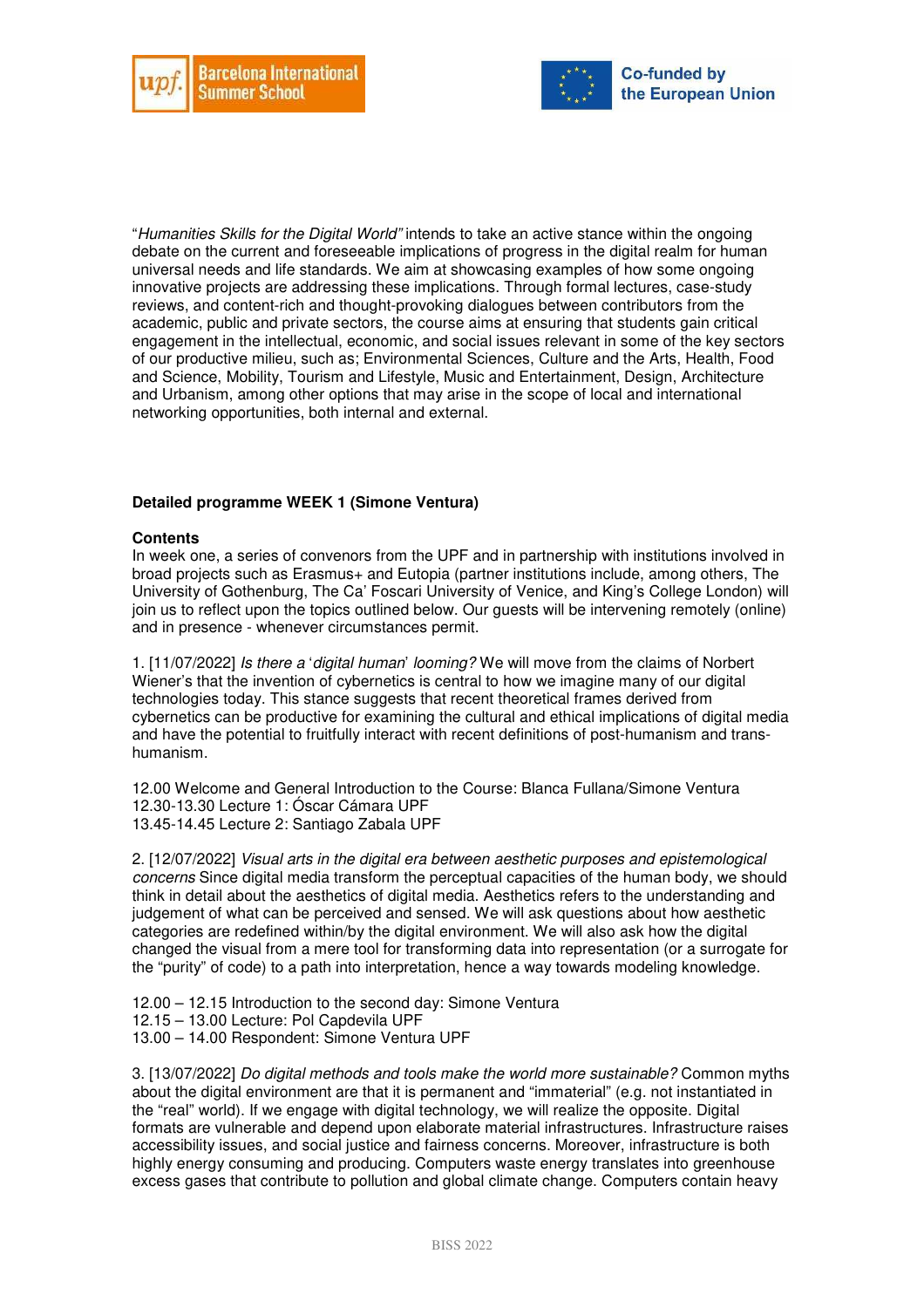



metals and toxic chemicals that pollute the soil and contaminate groundwater when they are dumped into landfills. Moreover, the tragic events unfolding in Ukraine add a layer of complexity: raw materials and infrastructure central to digital labour in a globally networked environment can be bargaining chips or targets on the ruthless international relations scene.

12.00 – 12.15 Introduction: Simone Ventura

12.15 – 13.45 Dialogue followed by q/a: Marco Madella UPF – Pablo Pareja UPF 13.45 – 14.15 Q/A

4. [14/07/2022 Arianna Ciula KCL] *Living in a world of data: generating, cleaning and knowing information.* The word data derives from the Latin word *datum*, which means given. This suggests that data exist in the world, regardless of the processes of making, using, presenting, or repurposing. At every step, data creation raises ethical issues related to privacy, ownership, and use. We will invite you to reflect on data production practices, including appropriation of existing data, to understand fundamental concepts and concerns. Most importantly, we will ask what it means to talk about data in the context of the humanities, where images, texts, dance, music, and monuments might be the focus of research?

- 12.00 12.15 Introduction: Simone Ventura
- 12.15 13.00 Lecture: Arianna Ciula KCL
- 13.00 14.00 Respondent: María Morrás UPF

5. [15/07/2022] *The gaming sphere: inventing stories, creating worlds.* Gaming is a flourishing industry generating astronomic benefits for the companies (and the people involved). Yet we can easily argue that gaming has huge individual and social implications. It suffices to have a look at the topics solicited for the DIGRA Transactions for the Digital Games Research Association. We come across special issues on pedagogical approaches to and through games; on the extent to which games are media suitable for transmitting, recording, archiving store content in ways that are specific to games and different from other forms of "communication"; on self-transformative practices that are supported by the use of playful digital technologies.

12.00 – 12. 15 Introduction: Simone Ventura

- 12.15 13.00 Lecture: Feng Zhu KCL
- 13.00 14.00 Respondent: TBC

### **Detailed programme WEEK 2 (Blanca Fullana)**

#### **Contents**

In week two, the course is aimed to put hands-on real case studies of spin-offs, start-ups, fintechs and other relevant traditional and new businesses that are in one way or another designing, manufacturing and producing products and services that enhance technology and digital advancement in benefit of a most efficient and sustainable quality of life.

The purpose of week 2 is to have students reflect upon Humanistic dilemmas and challenges in the scope of a digital society, pursuing application of philosophical, cultural and ethical value propositions through the analysis of real-life projects, based in and out the Barcelona hub of present and future companies and stakeholder organizations.

Initial content propositions will lie in the logic of week one's theoretical approaches and are intended to cover up to **4 real cases for discussion and reflection** in specific areas such as Metaverse, Gaming, Virtual Identity, The Arts, Social Innovation, Travel&Tourism, etc. featuring up to 5 expert external guest speakers implicated in the ideation and development of relevant existing pioneering digital innovation and technologically advanced companies, based in Barcelona.

#### **1. 18/07/2022**

12:00 to 12:30 BF/ Presentation of the second week and of the project template that students will have to fill in after the presentation of each case and that will serve as evaluation.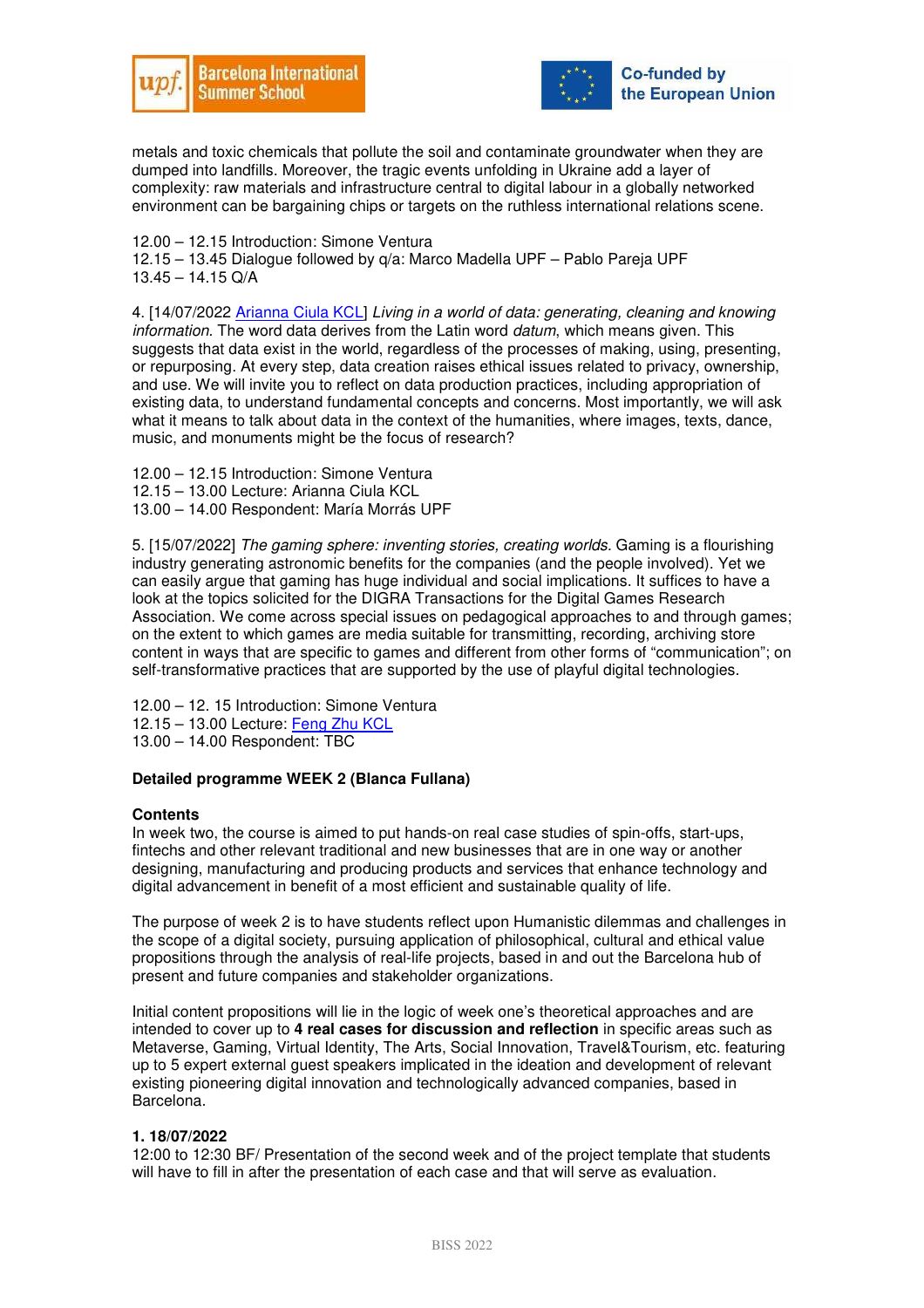



12.30-13.15 **Oscar Sala** DG The Collider/Mobile World Capital: Presentation of The Collider incubator, and its social and business projects vision and focus. The strategic importance of digital innovation.

13.15-13.30 Break

#### 13.30-15.00 CASE 1

**Silvia Casellas** CEO/Founder Iternatura

Presentation of the company and the project in partnership with the Generalitat de Catalunya and the Département des Pyrénées Orientales: catcar.iec.cat, that involves virtual reality, gaming, and other digital tools in the fields of tourism and education innovation.

#### **2. 19/07/2022**

#### 12.00-13.15 Blanca Fullana

Cotext class session feauting cases by sector, details, factors, and trends, according to the case studies discussed during the week. Theory 45min: Reflection and various examples of digitization in Urbanism, Tourism and Education sectors. Seminar 30min: Initiation to project template approach.

13.15-13:30 Break

#### 13.30-15.00h. CASE 2

**Marc Marzent** / CEO/Founder www.aulart.com

Company presentation and case study related to the fields of Music and the Arts, including education, learning and production developments, featuring new opportunities and tools within the industry and its transformation.

#### **3. 20/07/2022**

12:00 to 13:15 BF / Theory 45min: Introduction to the digitization in the Art sector. Discussions from local and international Museums and Festivals. Approach to the role played by the irruption of Virtual Reality and Digital Identity, specifically in the creativity market (Mappings, NFTs, etc.) Seminar 30min: Debate and development around project worksheets.

13.15-13:30 Break

#### 13:30-13:30h. CASE 3

**Conxi Perez Andreu** / CEO/Founder www.rollbox.com

Company presentation and case study in the field of social and environmental consciousness and awareness, specifically through gaming and other digital shared participative strategies.

#### **4. 21/07/2022**

12-13:15:

**Cai Felip** / CEO/Founder www.unionavatars.com

Company presentation and case study related to the notions of digital identity and future governance, including new challenges in metaverse and avatar digital empowerment.

13.15-13.30 Break

13.30-15.00 BF/ Tutoring seminar and class work covering the feedback for hands-on-projects reviews.

#### **5. 22/07/2022**

12-15h. TBD/C -BF/SV+ Guest speakers online/offline debate feedback real case-study presentations. Final conclusions of the module and wrap-up.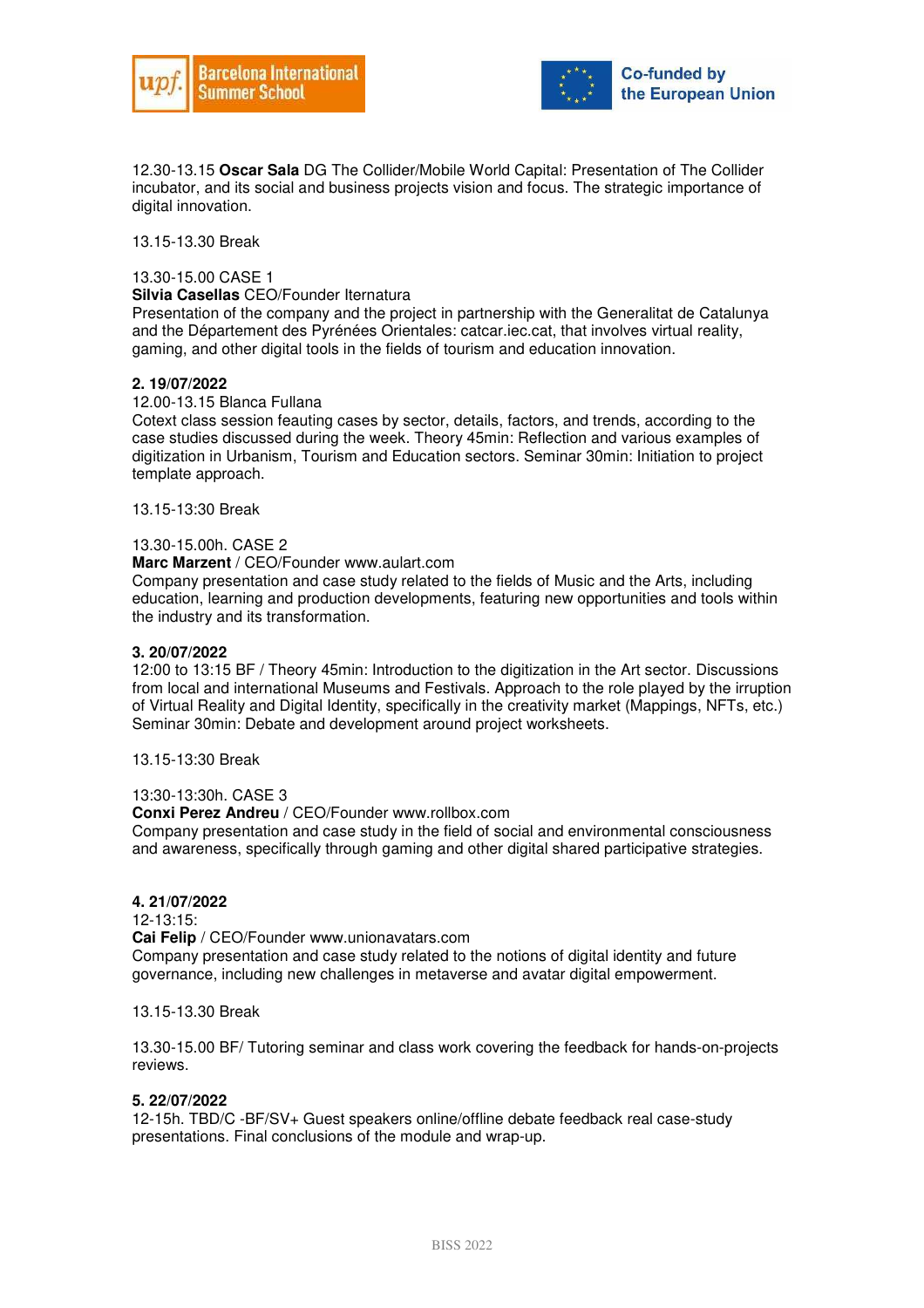

#### **Course Contents PROGRAMME OVERVIEW**

### **WEEK 1 (by Simone Ventura)**

|       | Mon 11/07                                                                                | Tue 12/07                                                                                                | Wed 13/07                                                                               | Thu 14/07                                    | Fri 15/07                                                         |
|-------|------------------------------------------------------------------------------------------|----------------------------------------------------------------------------------------------------------|-----------------------------------------------------------------------------------------|----------------------------------------------|-------------------------------------------------------------------|
| What? | Presentatio<br>n of the<br>course &<br>The human<br>condition in<br>the digital<br>realm | Visual arts in<br>the digital era<br>between<br>aesthetic<br>purposes and<br>epistemological<br>concerns | Do digital<br>methods and<br>tools make the<br>world more<br>sustainable and<br>secure? | Generating,<br>cleaning, and<br>knowing data | The gaming<br>sphere:<br>inventing<br>stories, creating<br>worlds |
| Who?  | Oscar<br>Cámara<br>$(UPF)$ /<br>Santiago<br>Zabala<br>(UPF)                              | Pol Capdevila<br>(UPF)                                                                                   | Marco Madella<br>(UPF) / Pablo<br>Pareja (UPF)                                          | Arianna Ciula<br>(KCL)                       | Feng Zhu (KCL)                                                    |

### **WEEK 2 (by Blanca Fullana)**

|       | Mon 18/07                                                                                                                                                            | Tue 19/07                                                              | Wed 20/07                                                                         | Thu 21/07                                                                                                     | Fri 22/07                                                             |
|-------|----------------------------------------------------------------------------------------------------------------------------------------------------------------------|------------------------------------------------------------------------|-----------------------------------------------------------------------------------|---------------------------------------------------------------------------------------------------------------|-----------------------------------------------------------------------|
| What? | Project<br>briefing and<br>methodolog<br>y / Guest<br>speaker /<br>Presentatio<br>n Case<br>Study 1                                                                  | Theory /<br>Presentation of<br>Case Study 2                            | Theory /<br>Presentation<br>Case 3                                                | Presentation<br>Case 4 / Hands-<br>on-project                                                                 | Recap and<br>conclusions 4<br>case study<br>reviews and<br>roundtable |
| Who?  | Oscar Sala<br>(DG The<br>Collider/Mo<br>bile World<br>Capital<br>https://thec<br>ollider.tech/<br>about-us/)<br>$+$<br>Silvia<br><b>Casellas</b><br>(CEO/Foun<br>der | <b>Marc Marzent</b><br>(CEO/Founder<br>www.aulart.com<br>$\mathcal{E}$ | <b>Conxi Perez</b><br>Andreu<br>(CEO/Founder<br>www.rollbox.co<br>$\underline{m}$ | Cai Felip<br>(CEO/Founder<br>Union<br>Avatars/Linking<br><b>Realities</b><br>https://linkingrea<br>lities.com | $BF/SV + guess$                                                       |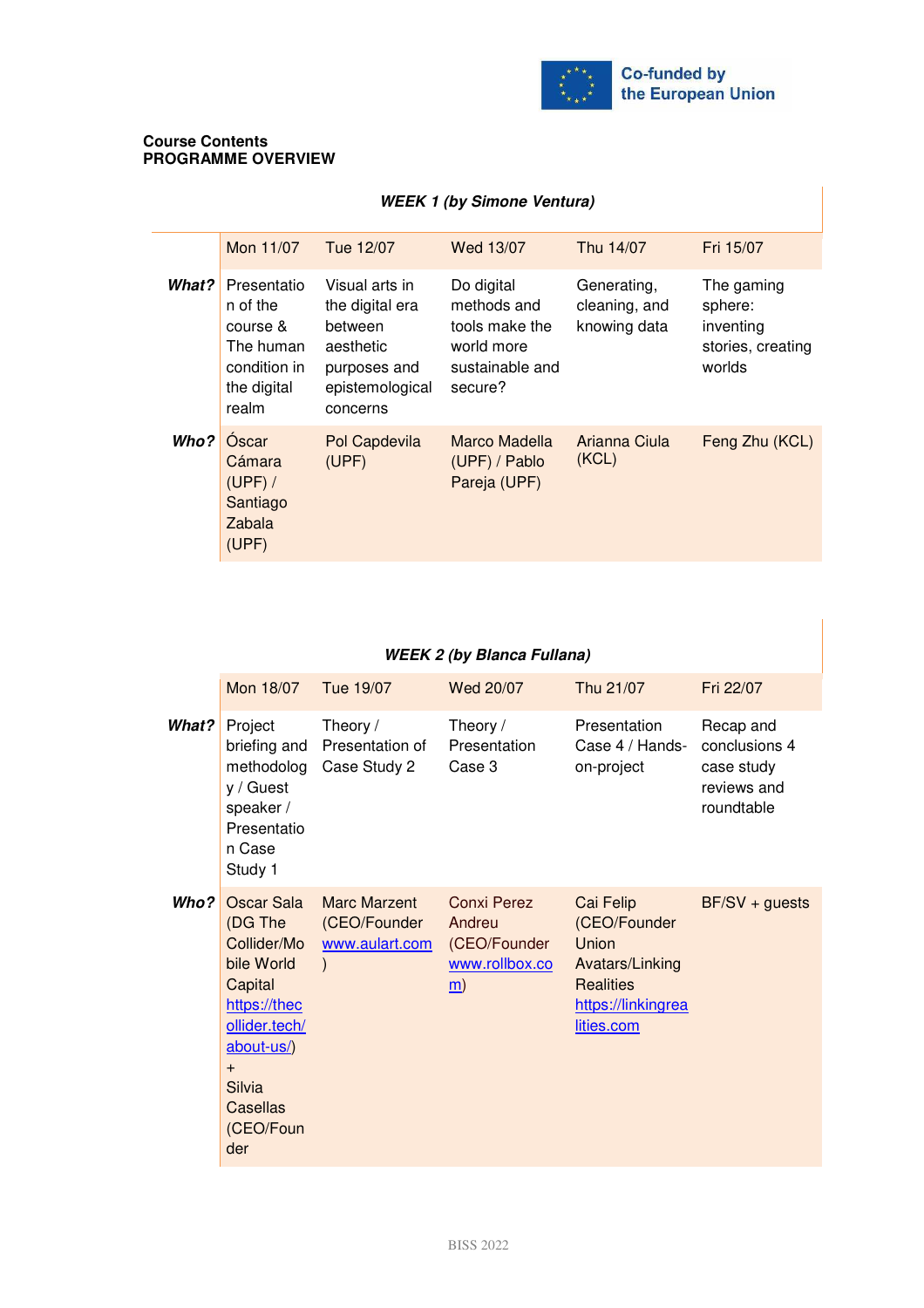

www.iternat ura.cat)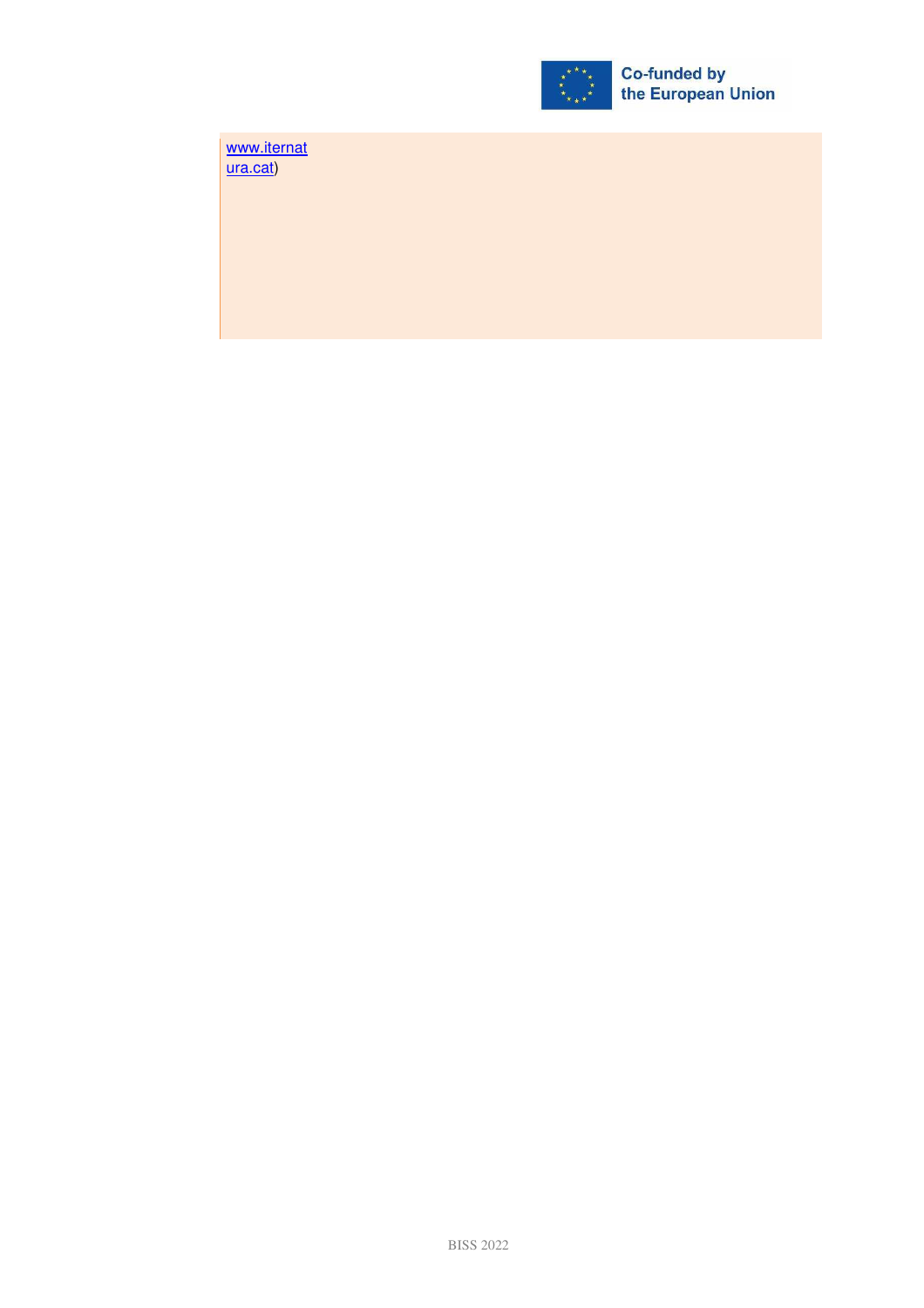

### **Methods of Instruction:**

A carefully selected host of in-house UPF projects and invited academics and professionals from Barcelona-based companies, start-ups, spin-offs and other relevant business and social agents, will conduct lectures, practices, and tutoring sessions.

The course is conceived as a practice Module, holding online and face-to-face sessions. The structure of the course is twofold:

- (1) General theoretical and context introduction
- (2) Core sectors case-studies and real-case feedback reviews

While both parts will deal with relevant topics related with the use and dissemination of digital methods and tools in the Humanities, the pre-selected sectors included in part 2 will introduce students to a wide range of expertise and strategic hubs within the city of Barcelona.

#### **Method of Assessment:**

- Class Participation: 10 percent
- Paper/Exercises week 1: 40 percent
- Project/week 2:50 percent

Evaluation Criteria is established as follows:

- Class Participation: Includes participation in class discussions and online forum
- Paper/ Exercises week 1:

Students will be required feedback review exercises focused on lectures and other teaching activities they will be exposed to. Students will need to complete weekly, uploading them to the open group's digital intranet for the course (aula global). The exercises for such reviews may include short written reviews and/or posing relevant questions for each of the 5 week's program content.

Case-study Project week 2:

Coordinator of the Module will present the expected format and requirements for project feedback template reviews, that students will conduct during the second week of the course, based on one of the four cases presented. Students will be briefed on the template report, working in close relationship with tutor and external collaborators included in the program content (part 2). Feedback presentations during the last day, will include the real case study representatives who have participated, when possible.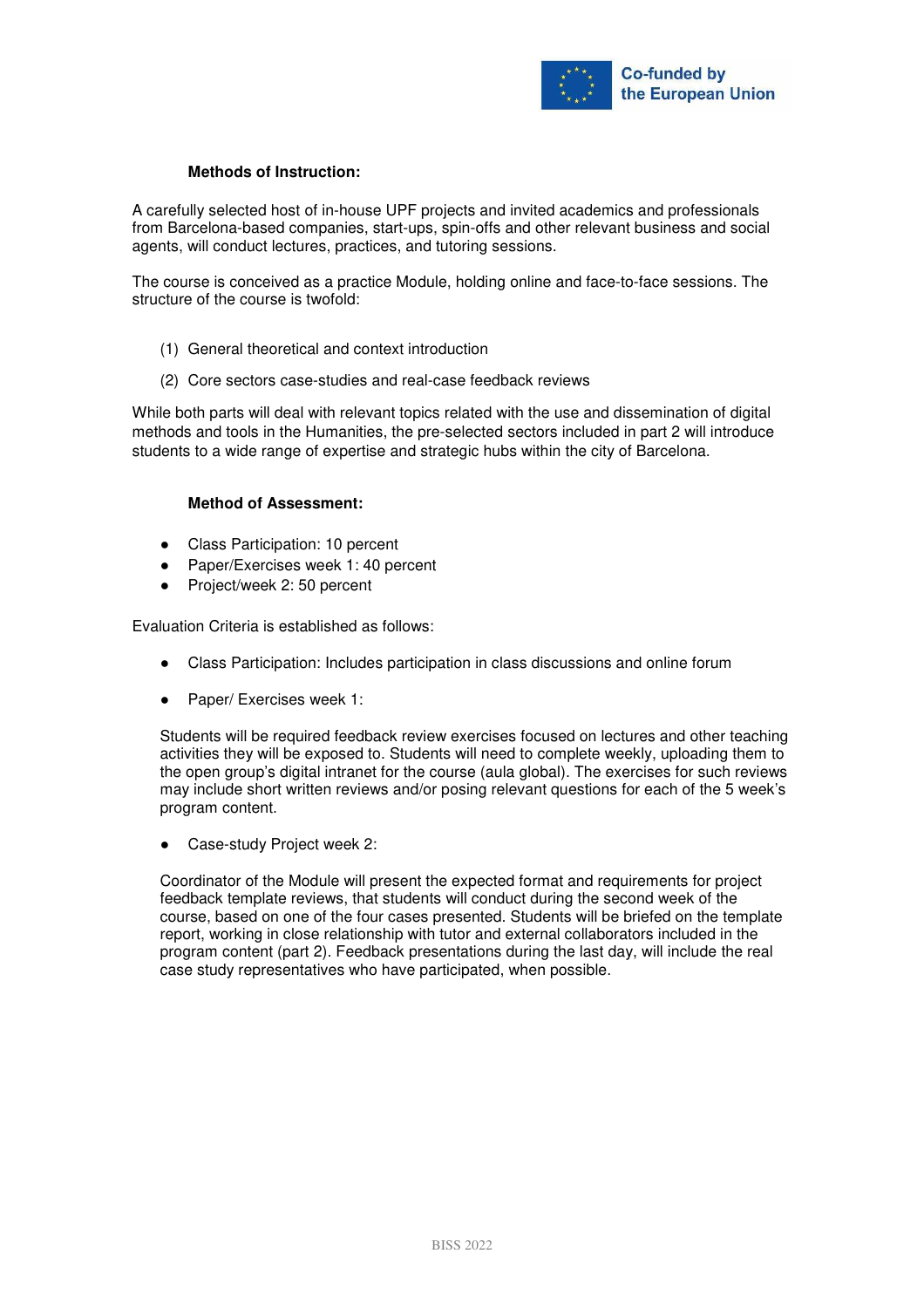

### **Absence Policy:**

Attending class is mandatory and will be monitored daily by professors. The impact of absences on the final grade is as follows:

| <b>Absences</b>        | Penalization                                                 |  |  |
|------------------------|--------------------------------------------------------------|--|--|
| Up to one (1) absences | No penalization.                                             |  |  |
| Two (2) absences       | 1 point subtracted from final grade (on a<br>10 point scale) |  |  |
| Three (3) absences     | The student receives an INCOMPLETE for<br>the course         |  |  |

The attendance policy does not distinguish between justified or unjustified absences. The student is deemed responsible to manage his/her absences.

Emergency situations (hospitalization, family emergency, etc.) will be analyzed on a case-bycase basis by the Academic Director of the program.

#### **Classroom Norms:**

- No food or drink is permitted.
- There will be a ten-minute break during the class.
- Students must come to class fully prepared.

#### **Required Readings**:

Professors will assemble a course reading pack and indicate mandatory readings as appropriate.

#### **Recommended bibliography and references:**

### PART1

Grant Bollmer, 2018. *Theorizing Digital Cultures*. London: SAGE.

DIGRA Transactions of the Digital Games Research Association: http://todigra.org/index.php/todigra/index

Johanna Drucker, 2021. *The Digital Humanities Coursebook: An Introduction to Digital Methods for Research and Scholarship*. London and New York: Routledge.

Id. 2020. *Visualization and Interpretation: Humanistic Approaches to Display*. Cambridge Ma. – London: MIT Press.

Susan Schreibman, Ray Siemens, and John Unsworth (eds.), 2016. *A New Companion to Digital Humanities*, ed. by, Chichester: John Wiley & Sons, Ltd.: http://www.arise.mae.usp.br/wp-content/uploads/2018/03/A-New-Companion-to-Digital-Humanities.pdf

#### PART2

Harari, Yuval. *Homo Deus*, 2018. https://thecollider.tech https://mobileworldcapital.com/en/innovation/ www.iternatura.cat www.aulart.com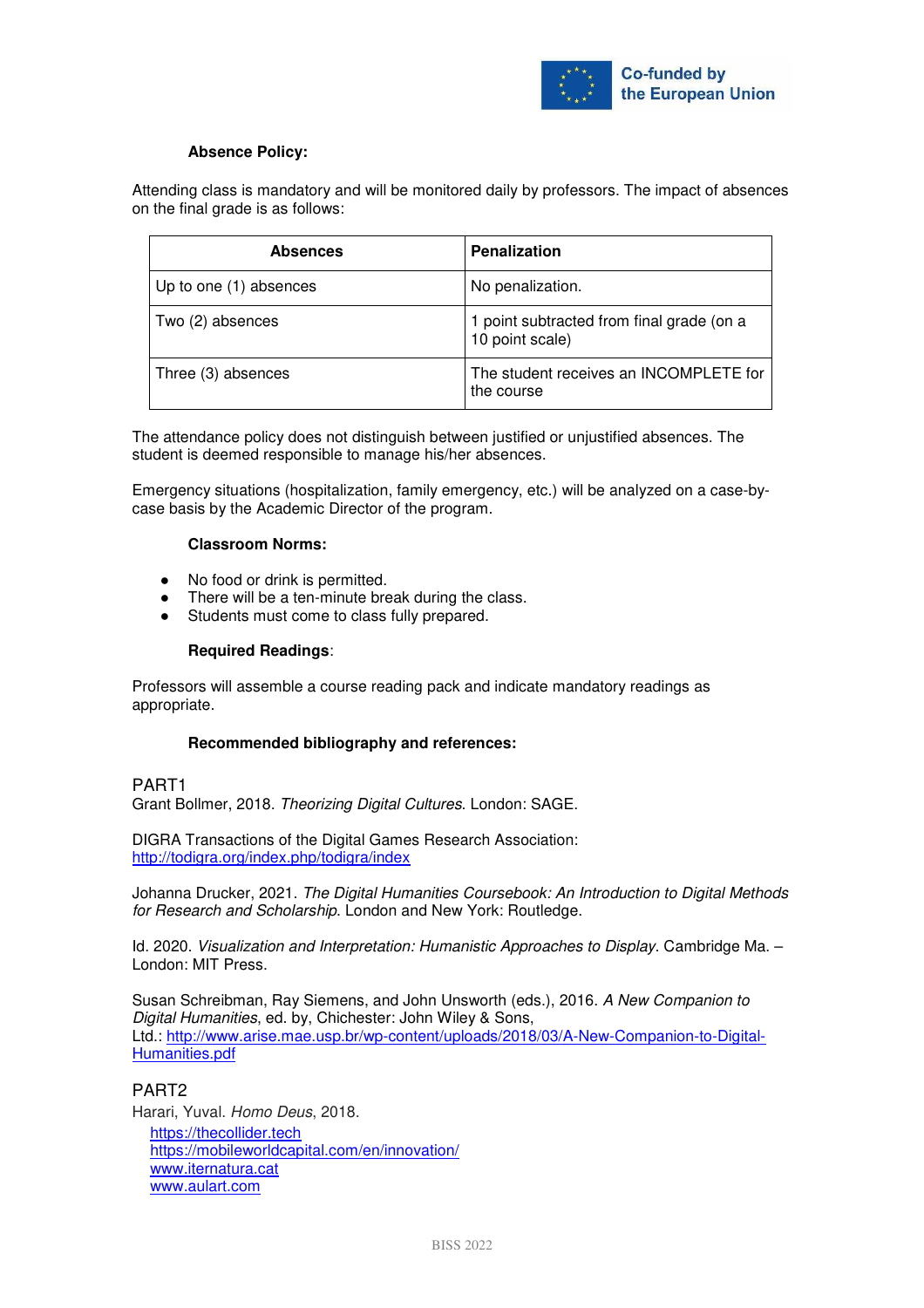

#### **About the instructors**

#### **Simone Ventura** (January 24<sup>th</sup>, 1974)

I am Lecturer in Romance Linguistics at the Université Libre de Bruxelles and Visiting Professor in Digital Humanities and Medieval Romance Literatures at the UPF. In my research work, I combine insights from linguistics, translation studies, philosophy, and DH. I have published substantial contributions. Two of my medieval literature were awarded a four-star mark in the UK REF2021 framework for their world-leading quality in terms of originality, significance and rigour. The Society for Romance Linguistics has accepted to publish my book on medieval French prose literature in one its major publication series. I am the Principal Investigator of the FNRS (Belgium) – FNS (Switzerland) research project Canoniser les Sept Sages (C7S). In the field of DH, I have played a major role in the design and implementation of three major scholarly edition projects. In my capacity as a Visiting Professor in DH at UPF, I joined the taskforce to create the UPF Centre for DH and coordinate the UPF Minor in DH.

#### **Blanca Fullana** (January 21st, 1972)

I hold a BA in English Philology (University of Barcelona, 1990-1996) and La Trobe University of Melbourne, Australia (1995), a Diploma in Public Relations ESRP-UB (1990-1993), Postgraduate studies in Cultural Management (IDEC-UPF, 2004), an official MA in Comparative Studies in Art, Literature and Thought (UPF, 2010-2012) and a PhD in Communication Sciences (UPF, 2012-2016). I combine a long professional career in Corporate Communications and Brand Equity consulting -supporting business objectives in a diversity of fields, including the Arts and Innovation-, with teaching at the University level. My field of expertise deals with communications strategies based on the definition and orchestrated multi-activity performance of corporate culture's social and commercial values. In such, I have collaborated with companies, institutions, universities, social and cultural agent stakeholders. In my career I have worked for PR agencies Weber-Shandwick and Edelman (GM Spain 2006-2010), managing and supervising key accounts such as Danone, British Airways, National Geographic, HP, Gilead Sciences, Footlocker and Microsoft, among others. At a consultancy and communications executive level, I have worked for The Mobile World Capital Foundation, the Department of Climate Change and Sustainability of the Government of Catalunya, and EINA School of Art and Design, where I was Head of Communications for over 3 years (2013-2016). Since 2008 I have been lecturing at the University Pompeu Fabra in the Communications at BA & MA degrees, and at UPF International Programs (HESP, BaPIS, BISS) and most recently joining the coordination of the UPF DH Practice Modules.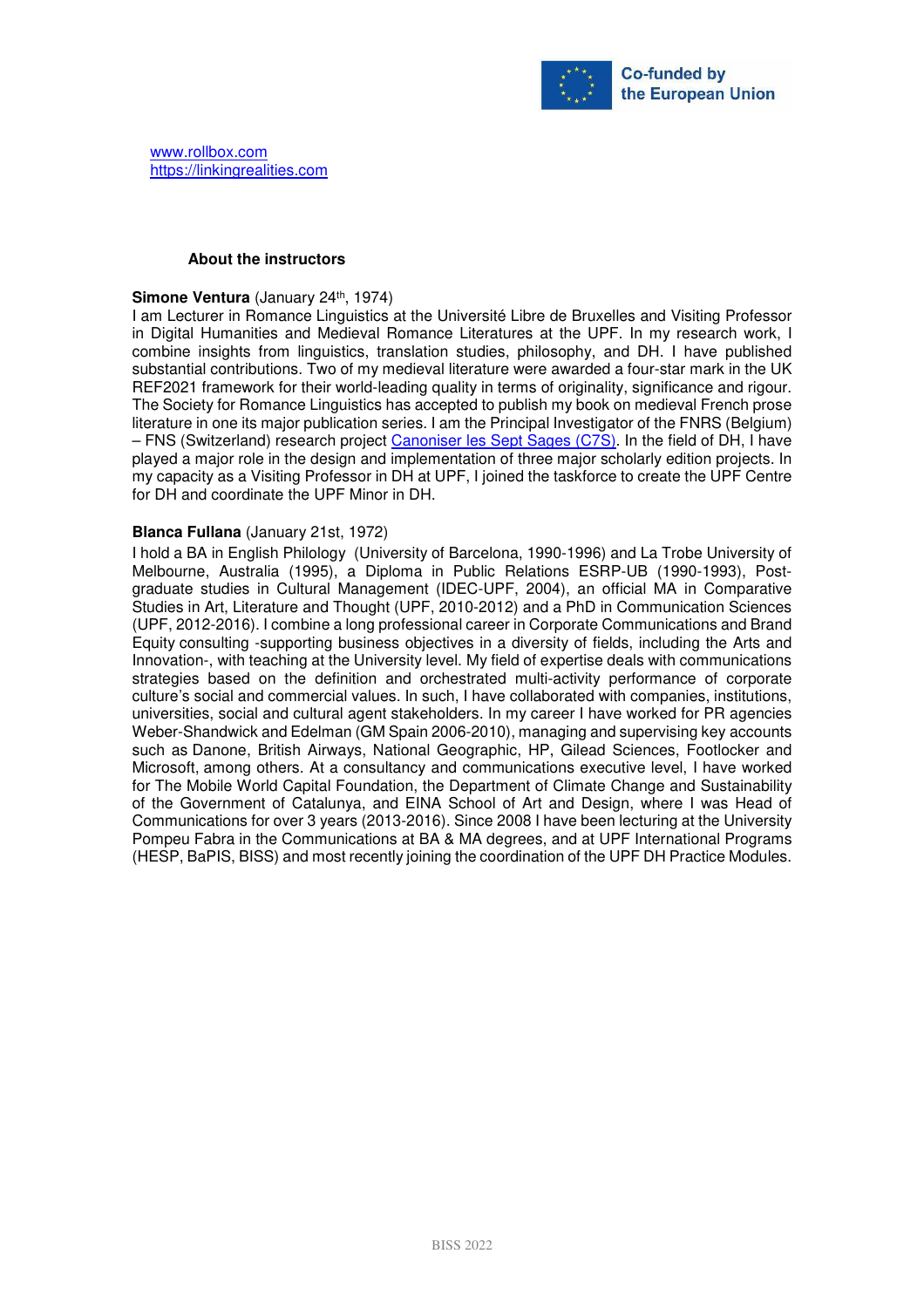

## **PRIVACY POLICY in accordance with article 13 of EU Regulation 2016/679**

Ca' Foscari University of Venice, as part of its institutional aims and in fulfillment of the obligations set forth in article 13 of the EU Regulation 2016/679 ("Regulation"), gives you information regarding the processing of your personal data for the purpose of carrying out the selection process you wish to participate in.

# **1) THE DATA CONTROLLER**

The data controller is Ca' Foscari University of Venice, with headquarters in Dorsoduro n. 3246, 30123 Venice (VE), in the person of the Rector.

# **2) DATA PROTECTION OFFICER**

The University has appointed a "Data Protection Officer", who can be contacted by writing to the e-mail address dpo@unive.it or to the following address: Ca' Foscari University, Venice, Data Protection Officer, Dorsoduro n. 3246, 30123 Venice (VE).

## **3) PERSONAL DATA CATEGORIES, PURPOSES AND LEGAL BASIS OF DATA PROCESSING**

The data processing involves the collection of personal data (such as name and surname), contact details and data relating to previous study and professional experience.

The processing of personal data is aimed solely at the completion of the selection process and will take place in a way and within the limits necessary to pursue the aforementioned purpose.

The legal basis for this processing activity is represented by art. 6.1.e) of the Regulation ("execution of a task of public interest or connected to the exercise of public powers").

The processing of personal data is based on the principles of fairness, lawfulness and transparency and the protection of the privacy and rights of the data subject, as well as the additional principles established by art. 5 of the Regulation.

## **4) MEANS OF DATA PROCESSING**

The processing of personal data will be carried out by authorized parties (in compliance with the provisions of Article 29 of the Regulation), with the use of computerized procedures, adopting appropriate technical and organizational measures to protect them from unauthorized or illegal access, destruction, loss of integrity and confidentiality, even if accidental in nature.

### **5) DATA RETENTION**

The data will be stored in accordance with the laws and regulations on the storage of administrative documentation.

## **6) RECIPIENTS AND CATEGORIES OF RECIPIENTS OF PERSONAL DATA**

For the purposes set out above, in addition to specifically authorized employees and collaborators of the University, personal data may also be processed by individuals who execute outsourced activities on behalf of the Data Controller, in their capacity as External Data Processors.

The same data might be communicated to the University where you wish to spend your mobility period.

There are no further communications to third parties except to persons to whom the data must be transmitted in fulfillment of legal obligations or, on request, to judicial and supervisory authorities.

The results of any intermediate tests and final rankings will be published according to current legislation.